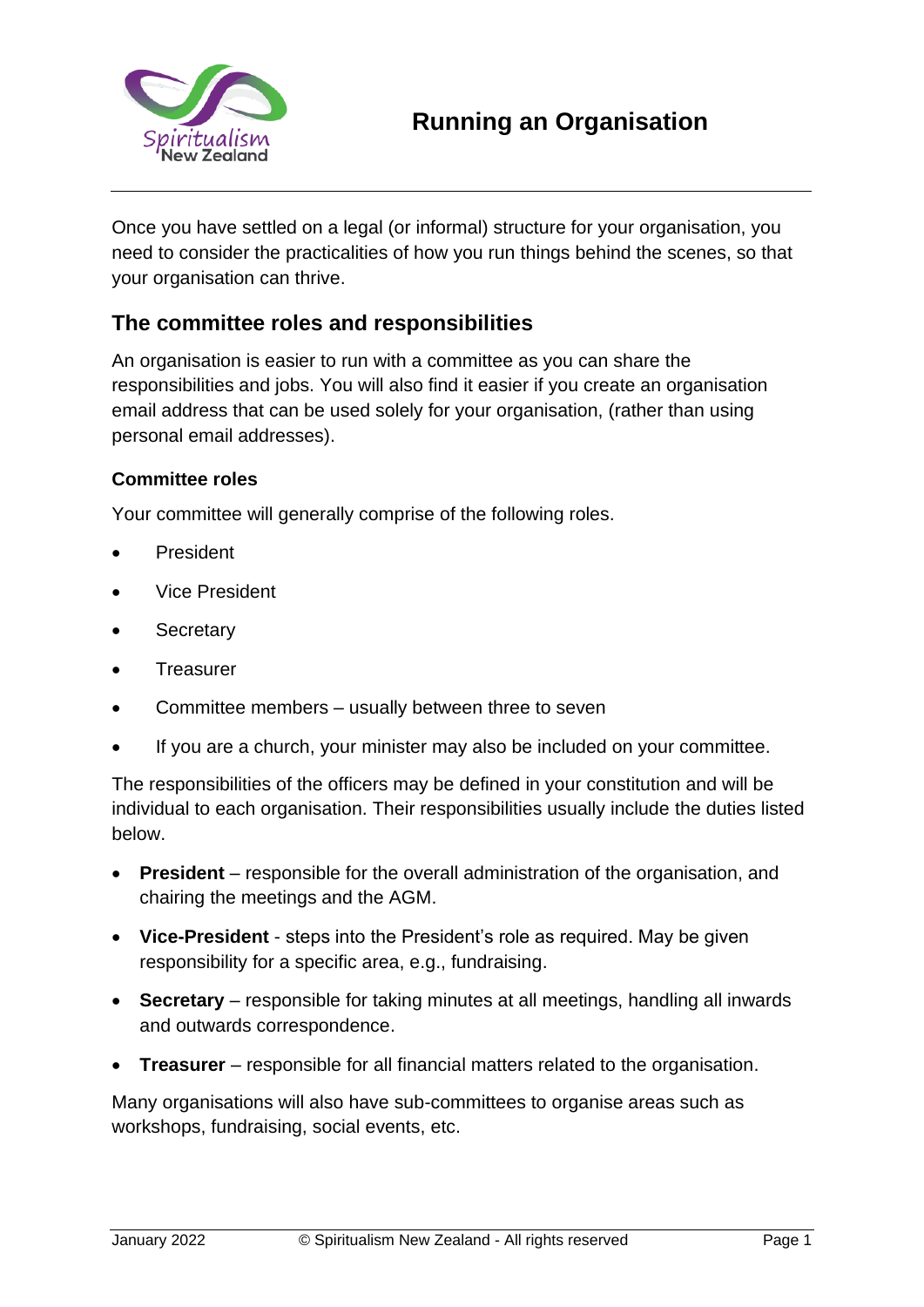

# **Running an Organisation**

Organisations running church services may allocate an individual the responsibility for preparing the service roster (service chairperson, medium, reader, welcome person, and supper duties). You may appoint a librarian if you have a library available, and a person to run the healing roster.

### **Committee responsibilities**

One of the major roles of the committee is to ensure the safe running of the organisation. Committee responsibilities include:

- ensuring that all aspects of the organisation are running smoothly
- checking that the correct people are available for the various roles before, during and after the service
- ensuring that any health and safety procedures are followed
- replacing and repairing equipment
- keeping good membership records
- keeping good financial records
- talking to people who come to your services, making them feel welcome and aware of any extra workshops etc that are available
- being the support system for your minister.

## **Committee Meetings**

Meetings are held on a regular basis, generally monthly, and are used to keep committee members up-to-date with what is happening, and to make important decisions related to your organisation.

Minutes are taken by the secretary and circulated to the members shortly after the meeting to ensure that any jobs agreed on will happen.

There will be reports from anyone who has a role, such as the treasurer (Financial Report), the person in charge of healing, and from any sub-committees such as a workshop subcommittee.

Meetings are an important part of running the organisation as they provide the opportunity for shared involvement and democracy in decision-making.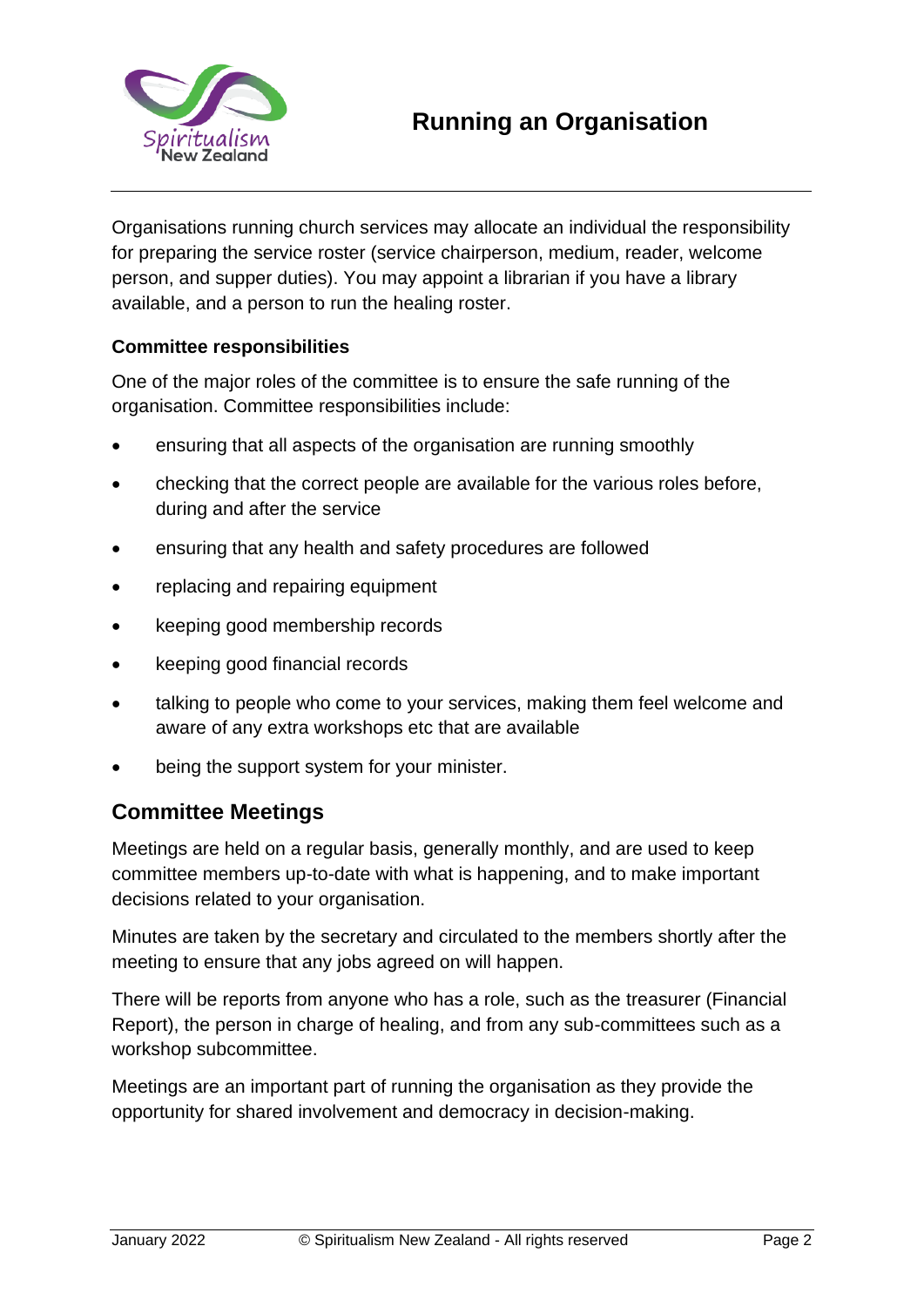

### **Annual General Meeting**

This meeting is held once a year, generally within three months of the end of the organisation's financial year. It is an opportunity for the committee to report back to the general membership what has been happening during the year and what is planned for the year to come.

Your constitution or rules will state the quorum for your AGM and the length of notice you need to give to all financial members in relation to the date and place of your AGM. Generally, only those who have been financial members for three months prior to the AGM can vote on any issues raised.

A typical agenda for an AGM would include the following topics.

- Opening prayer
- **Apologies**
- Confirmation of previous year's minutes
- Matter arising from the previous minutes
- President's report
- Treasurer's report, and the motion to reappoint the auditor/reviewer for the following year, and to set the subscriptions for the following year
- Appointment of officers and committee members for the new year
- General business
- Closing prayer.

## **Financial Requirements**

Your treasurer is responsible for the day-to-day financial requirements of your organisation. No matter how small or large your organisation, you must keep records of all money received and spent. At the end of your financial year, you are required to complete a set of accounts to show your members your financial position.